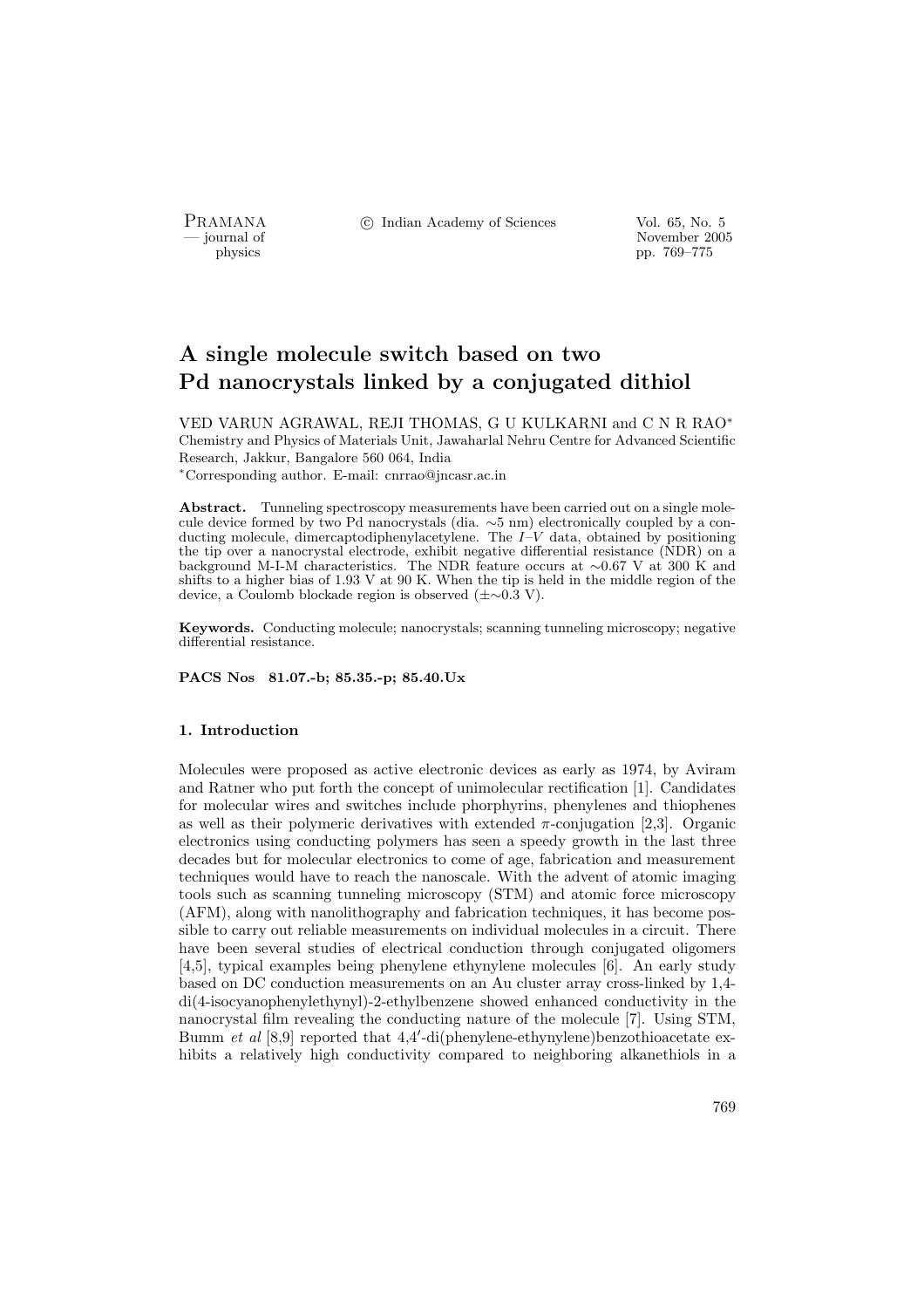Ved Varun Agrawal et al



Figure 1. (a) Dimercaptodiphenylacetylene (dmdpa). (b) A schematic showing a dimer of Pd nanocrystals linked by a dmdpa molecule.

mixed self-assembled monolayer. A variant of this method has been tried out by anchoring Au nanocrystals on bifunctional molecules and performing  $I-V$  measurements by either STM or conducting AFM  $[10,11]$ . Fan *et al*  $[12]$  used a tuning fork tip method and observed features due to negative differential resistance (NDR) in a series of phenylenes. Chen et al [13,14] using the nanopore method, carried out a systematic study of the NDR effect in molecules containing a nitroamine redox center. In another study on molecules of bisthioterthiophene adsorbed on gold electrodes of a break junction, non-linear  $I-V$  curves with step-like features have been observed presumably involving conduction across discrete molecular levels [15]. More recently, Reichert *et al* [16] performed a study to compare  $I-V$  characteristics of symmetric and asymmetric phenylenes using the break junction method.

In spite of the studies cited above, there are certain unsettled issues related to electrical conduction through a metal–molecule–metal device. While issues such as the nature of molecule–electrode coupling [17,18] and the influence of a nonconducting molecular background in self-assembled monolayer [19] have caused intense debate, ensuring experimentally that only a single molecule actively present between the electrodes remains a problem. As part of continuing interest in electrical transport in molecular nanosystems [20,21], we have carried out measurements on dimercaptodiphenylacetylene linked to Pd nanocrystals of ∼5 nm diameter on either side (figure 1), by employing low-temperature STM. We have found a clear signature of NDR which shifts to a higher energy upon lowering the temperature in this single molecule system.

## 2. Experimental

Dimercaptodiphenylacetylene (dmdpa) was prepared by a literature procedure [22] starting with a Sonogashira coupling reaction between 4-iodothioacetate and trimethylsilylacetylene. The resulting derivative was deprotected with tetrabutyl ammonium flouride and coupled with 4-iodothioacetate followed by treatment with NaOH. Nanocrystals of Pd dispersed in ethanol were prepared following the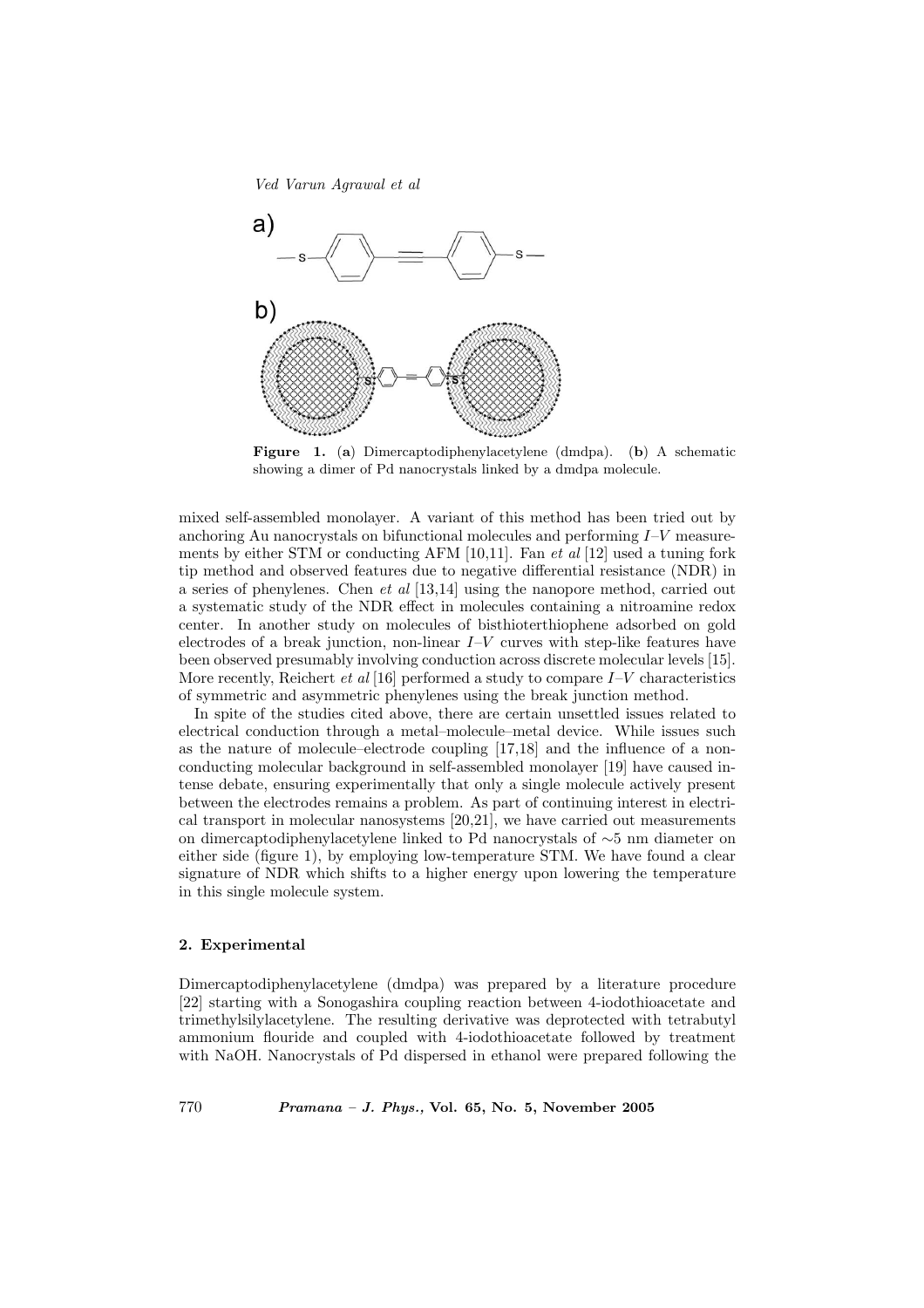#### A single molecule switch

procedure of Teranishi and Miyake [23]. Briefly, 15 ml of 2.0 mM aqueous solution of  $H_2PdCl_4$  was refluxed in a mixture of 10 ml of absolute ethanol and 18 ml of water in the presence of 33.3 mg PVP (Mw, 40,000 gmol<sup>-1</sup>). In order to prepare dimeric nanocrystal species linked by the conducting molecule (see figure 1), 0.1  $\mu$ l of 2 mM solution of dimercaptodiphenylacetylene in toluene was mixed with 1 ml of the Pd sol resulting in a Pd : dmdpa of 5000 : 1.

Transmission electron microscopy (TEM) was carried out using a JEOL 3010 operating at 300 kV. A drop of the sol treated with the conducting molecule was placed on a copper grid coated with thin carbon film and left to dry overnight. Scanning tunneling microscopy was performed using a SPM 32 (RHK technology, USA) attached to a low temperature stage in an ultra-high vacuum chamber. In order to prevent tip-induced damage and capture of the nanocrystal by the tip, typically a high impedance of 900 M $\Omega$  (bias, 900 mV, set-point current, 1 nA) was used for imaging. The microscope was initially calibrated against the 0001 surface of highly oriented pyrolytic graphite HOPG using an Au tip prepared by electrochemical means [24]. The same tip was used throughout the course of the study. After obtaining a stable non-drifting image,  $I-V$  data were collected in the spectroscopy mode by placing the tip atop a feature of interest with the feedback loop turned off. A typical voltage sweep was  $\pm 2$  V, with a sweep rate of 10 V/s and data interval of 5 mV. Imaging of the area was repeated after the  $I-V$  measurement to ensure that the nanocrystals had not drifted away during the  $I-V$ measurement. Lower temperatures were achieved by passing liquid nitrogen via a cold stage feedthrough. Temperature was read out using a thermocouple right below the sample mount.

#### 3. Results and discussion

Figure 2a shows a TEM image revealing isolated near-spherical Pd nanocrystals from the as-prepared sol. The diameters of the nanocrystals are in the range of 3–7 nm as shown in the histogram in figure 2b, with a mean particle diameter of  $\sim$ 5 nm. The TEM image of Pd nanocrystals treated with dmdpa shown in figure 2c contains some primitive assemblies containing two or three nanocrystals. The observed assemblies, dimers and trimers, can only result from the linking of the Pd nanocrystals by the dithiol (dmdpa) molecules. In contrast, the as-prepared sol is completely devoid of such assemblies (figure 2a). Similar observations have been made previously [25] using bifunctional molecules. The inset in figure 2c shows a dimer species with well-resolved  $\{1\,1\}$  planes  $(d\sim 2.2 \text{ Å})$ , although the particle boundaries are not discernible due to line of sight. The populations of the assemblies decrease with the nuclearity (figure 2d). This is rather an expected trend following a simple estimate based on the known Pd : dmdpa ratio and the assumption that one molecule links a pair of nanocrystals to form a dimer and three for a trimer. It would appear that the probability that a dimer is connected by two dmdpa molecules is negligibly small.

STM imaging was carried out over large areas (~500×500 nm<sup>2</sup>) initially in order to isolate the monomeric and dimeric species of the nanocrystals. Figure 3 shows a typical STM micrograph of a region containing individual nanocrystals along

*Pramana – J. Phys.*, Vol. 65, No. 5, November 2005  $771$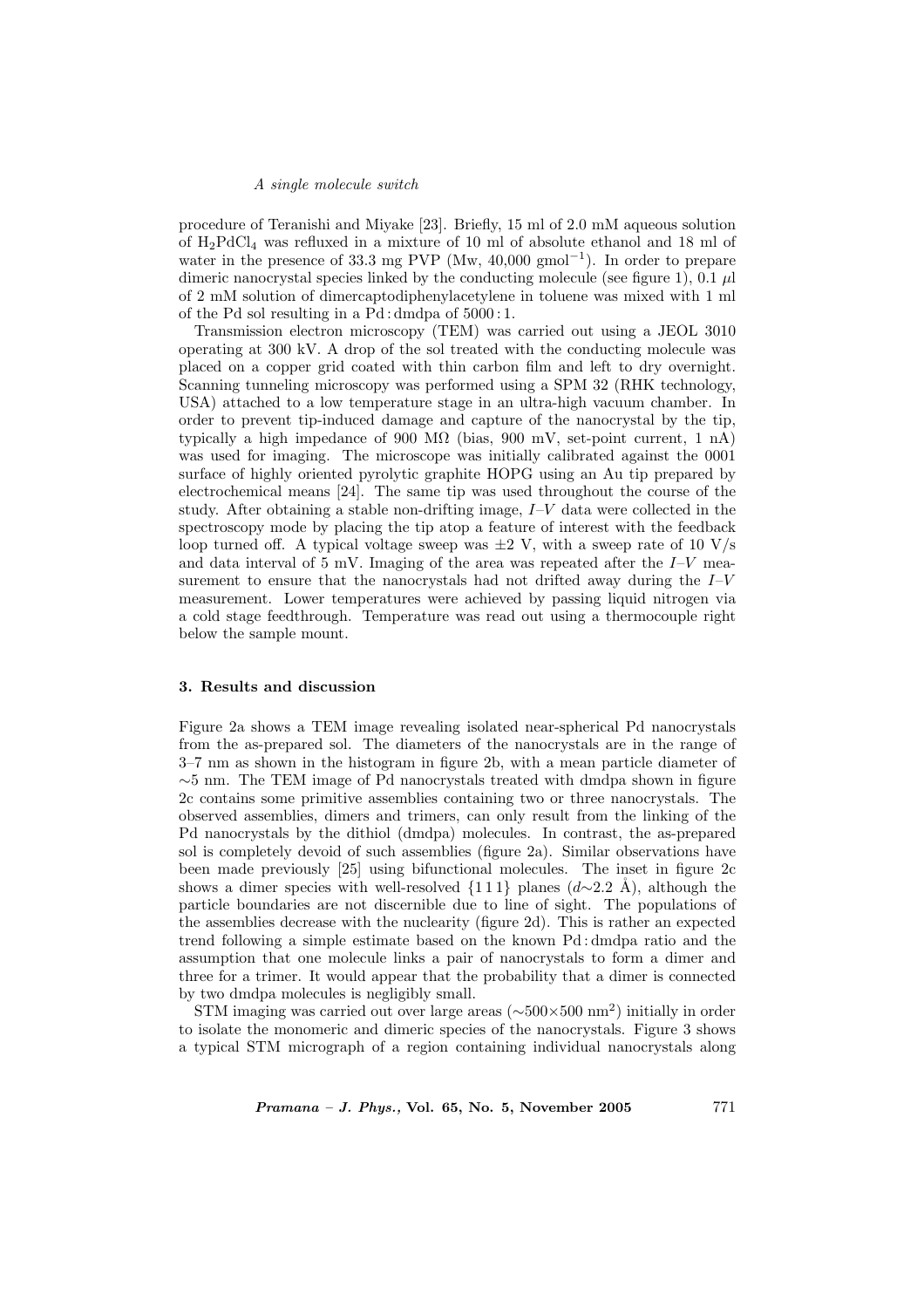#### Ved Varun Agrawal et al



Figure 2. (a) TEM micrograph of Pd nanocrystals from the as-prepared sol. (b) Histogram showing size distribution of the nanocrystal in (a). (c) Micrograph taken after adding dmdpa molecules to the Pd sol shows several isolated nanocrystals along with assemblies containing two or three nanocrystals, as marked. Inset shows a high resolution micrograph of a dimeric species. The distance between Pd{111} lattice planes is ~2.2 Å. (d) Histogram showing the populations of monomers, dimers and trimers.

with a dimer. The nanocrystal diameters are somewhat larger  $(4–8 \text{ nm})$  than the diameters observed in TEM, the difference arising due to the PVP ligand shell around the nanocrystals. Tunneling spectroscopy measurements were carried out on monomers as well as on dimers of nanocrystals. Typical I–V data from an individual nanocrystal at 300 K shows Coulomb staircase behavior arising from incremental charging of the nanocrystal with the applied bias (figure 4). This observation is in accordance with earlier findings on polymer-coated metal nanocrystals [20]. I–V measurements on the dimeric species at 300 K obtained with the tip atop either of the nanocrystals reveal M-I-M characteristics but for the presence of a sharp feature (see figure 5a). Around 0.6 V, the current increases rapidly with increasing bias to reach its maximum at ∼0.67 V and falls sharply thereafter. The presence of such a sharp feature in the  $I-V$  data is indicative of a negative differential resistance (NDR) region in the conductance behavior. The on-off ratio (peak-to-valley ratio) of this molecular device is 2.35. At 90 K, the NDR feature appears at a much higher bias of 1.93 V consistent with the temperature-dependent behavior of NDR in such molecules [13]. The background current is much less at the low temperature giving rise to a higher on-off ratio of 2.64.

772 Pramana – J. Phys., Vol. 65, No. 5, November 2005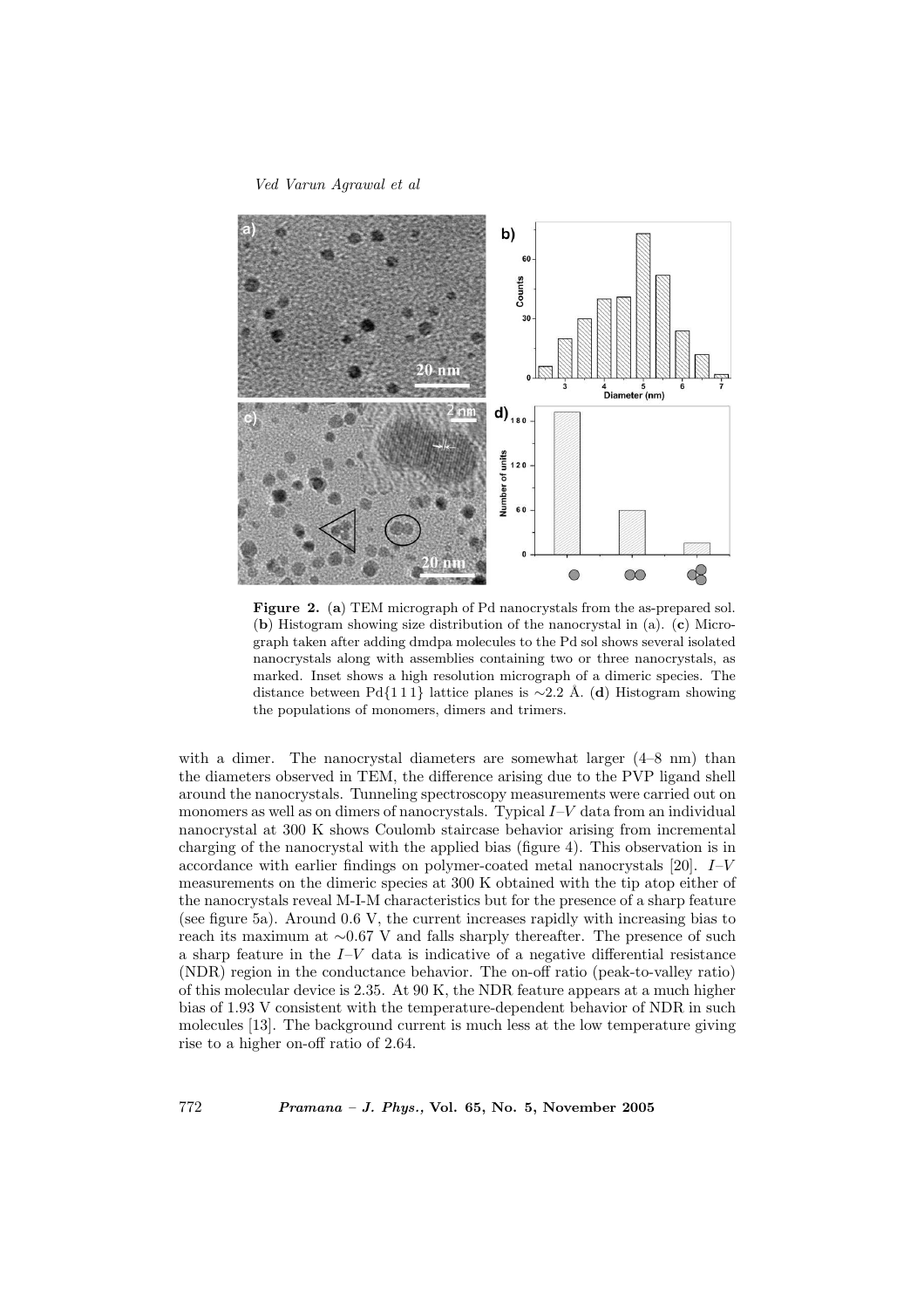### A single molecule switch





Figure 3. STM micrograph of Pd nanocrystals on HOPG substrate.

Figure 4. I–V data from an isolated Pd nanoparticle showing a Coulomb staircase behavior. Inset shows the STM micrograph.

When the tip is brought in the middle region of the nanocrystal dimer possibly right above the conducting molecule, we see an altogether different behavior (figure 5b). In this case, the I–V data are devoid of an NDR feature but exhibit a distinct Coulomb blockade region in the range,  $-0.3$  and 0.25 V. We also observe an overall decrease in the current by at least an order of magnitude compared to the case in figure 5a. These observations can be understood on the basis of a notional circuit consisting of two RC segments representing the PVP covered nanocrystals, interlinked by a molecular resistance (see right side of figure 5). When the bias is applied on one of the nanocrystals using the STM tip, a voltage drop is expected along the molecular axis which now controls the overlap between the conduction states. An increase in the bias could result in an increased overlap between the conduction states giving rise to a sudden rise in the current till the states flip away at a critical bias (which in this case is, 0.67 V at room temperature) following say, charging or conformational change in the molecule [26]. When the bias is applied to the center of the device (figure 5b), the two molecular ends carry similar potential and no current is expected to flow in the circuit till the intrinsic gap of the molecule is overcome. This gives rise to the observed Coulomb blockade behavior as shown in figure 5b.

Having demonstrated clearly the switching action of this single molecular device, the merits of the present system deserves some mention. To our knowledge, this is the first study on electrical transport in dimercaptodiphenylacetylene, which is the simplest among the series of phenylene ethynylene oligomers. The molecule is electrically coupled to the Pd metal electrodes (nanocrystals) through Pd–S bonds. It has been suggested that the Pd–S linkage is the best option among many metal– molecule interfaces, the Au–S bond being the worst [17,18]! The method of making dimeric species of nanocrystals employed by us ensures that the electrical transport

 $Pramana - J. Phys., Vol. 65, No. 5, November 2005$  773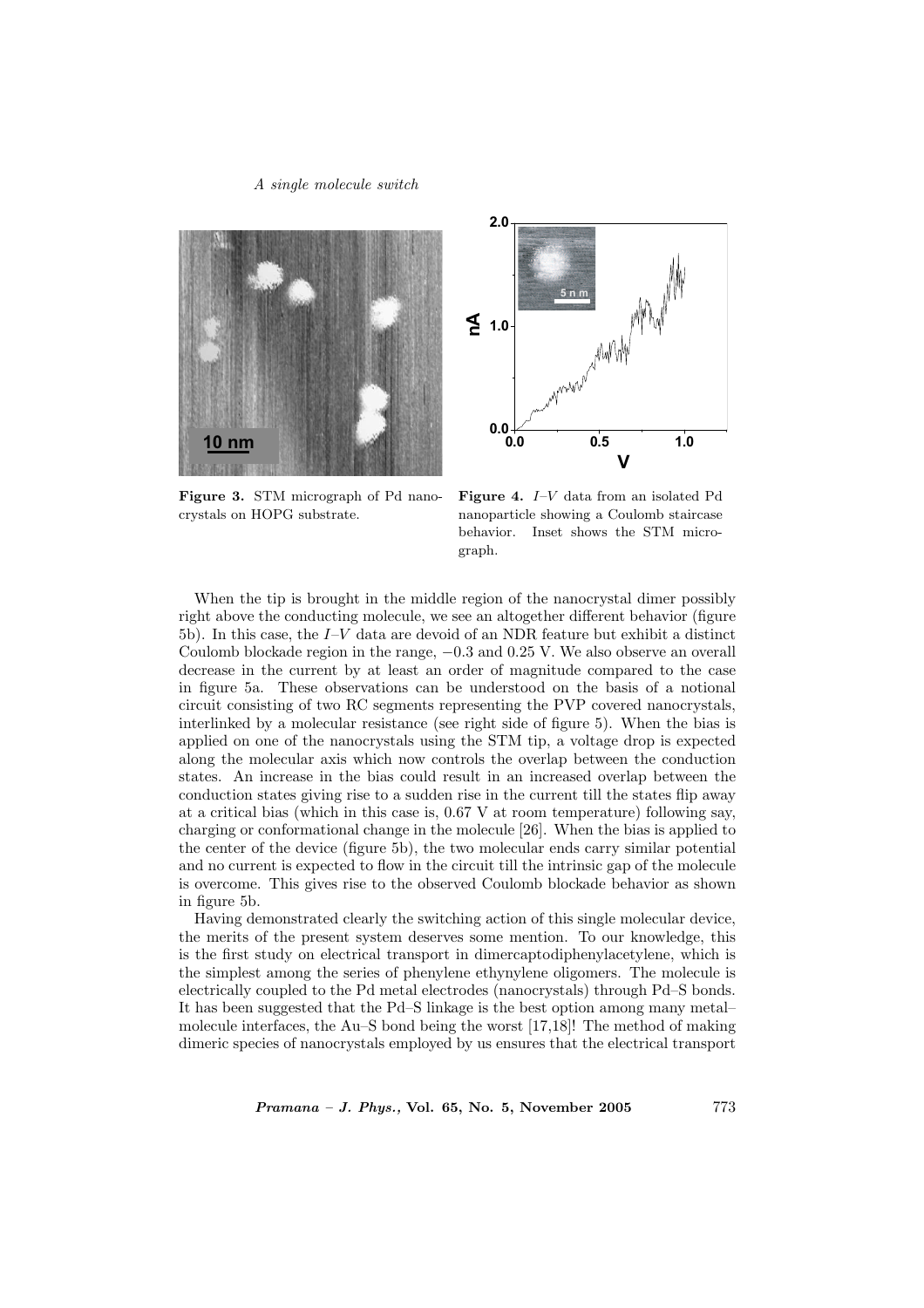#### Ved Varun Agrawal et al



Figure 5. Tunneling microscopy and spectroscopy on a dimer of nanocrystals at 300 and 90 K. STM micrographs are shown on the left,  $I-V$  data in the middle and schematic circuits on the right side. (a) An isometric view, the tip bias being applied to one of the nanocrystals is shown with an arrow, (b) a top view with tip bias applied to the central region, as marked.

measurements indeed pertain to single molecules with a high degree of confidence, thereby avoiding interactions prevalent in a self-assembled monolayer of molecules. Furthermore, we are able to study the electrical behavior along the molecular axis. Thus, a Coulomb blockade ( $\sim \pm 0.3$  V) occurs when the tip bias is applied to the central region of the molecule. The switching action of the device is evident in the form of the NDR feature when the bias is applied to one of the nanocrystal electrodes.

#### Acknowledgement

The authors thank the Department of Science and Technology, Government of India for financial support under the Nanomaterial Science and Technology Initiative.

# References

- [1] A Aviram and M A Ratner, Chem. Phys. Lett. 29, 277 (1974)
- [2] J Jortner and M Ratner, Molecular electronics (Blackwell Science, Oxford, United Kingdom, 1997)
- [3] D L Pearson, J M Tour, J S Schumm and L Jones II, Synth. Metals 84, 303 (1997)
- [4] R M Metzger, Chem. Rev. 103, 3803 (2003)
- [5] A Salomon, D Cahen, S Lindsay, J Tomfohr, V B Engelkes and C D Frisbie, Adv. Mater. 15, 1881 (2003)